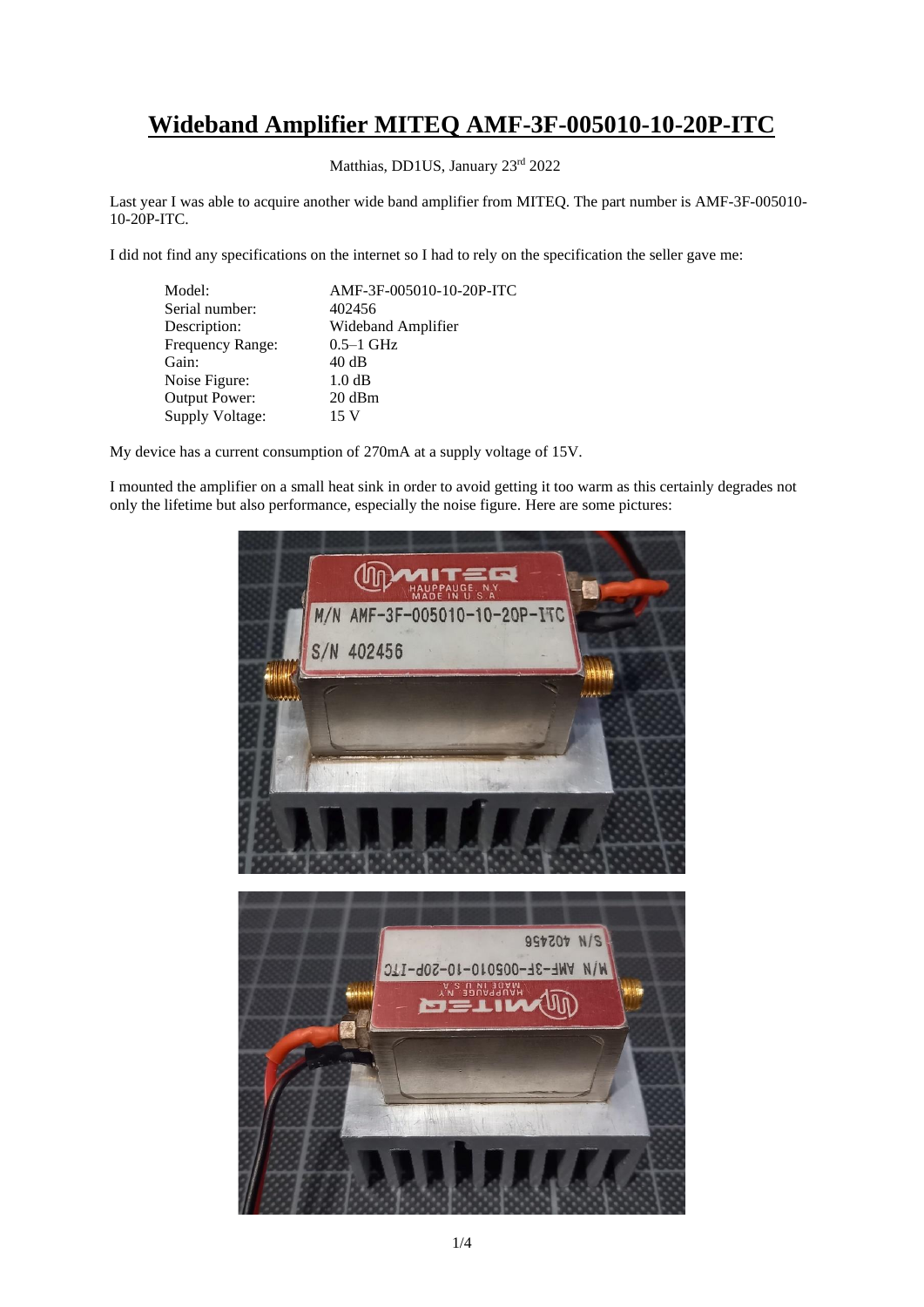

I measured gain (blue) and noise figure (red) of the device in the range from 200 MHz up to 2700 MHz at a supply voltage of 15 V.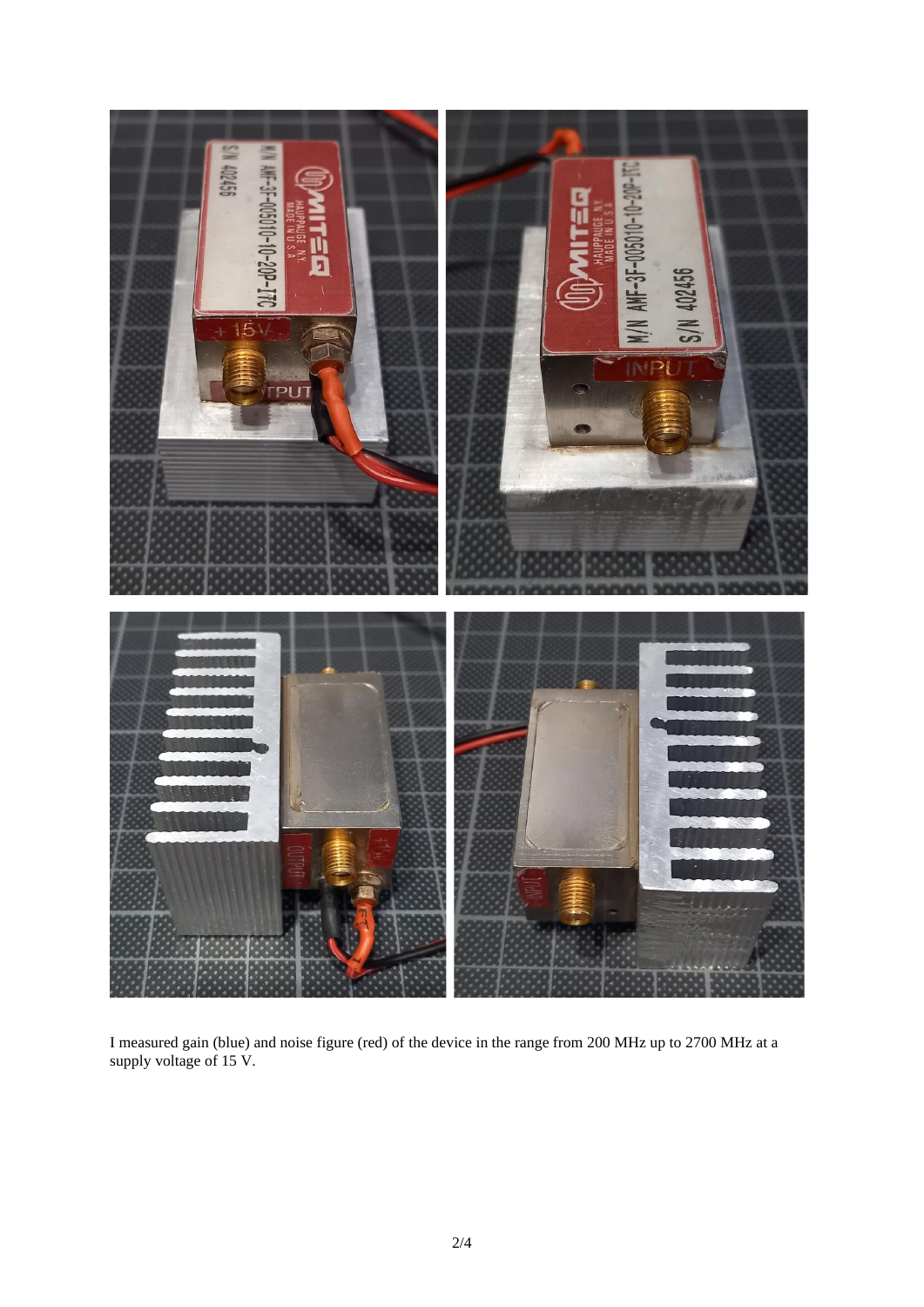

As can be seen the device has a maximum gain of more than  $40.5 dB$  at around 650MHz and then drops continuously to about 32dB at 2200MHz and 31dB at 2700MHz. The noise figure between 400MHz and 2400MHz is below 1.3dB with a minimum of about 1.1dB at 1500MHz.

Below please find a table with the measurement values:

| Frequency | Gain/dB | NF/dB | Frequency | Gain/dB | NF/dB |
|-----------|---------|-------|-----------|---------|-------|
| 200 MHz   | 34.54   | 1.57  | 625 MHz   | 40.65   | 1.22  |
| 225 MHz   | 35.21   | 1.50  | 650 MHz   | 40.45   | 1.20  |
| 250 MHz   | 35.52   | 1.45  | 675 MHz   | 40.49   | 1.19  |
| 275 MHz   | 36.46   | 1.39  | 700 MHz   | 40.41   | 1.20  |
| 300 MHz   | 37.34   | 1.36  | 725 MHz   | 40.45   | 1.22  |
| 325 MHz   | 37.74   | 1.36  | 750 MHz   | 40.33   | 1.21  |
| 350 MHz   | 38.60   | 1.32  | 775 MHz   | 40.53   | 1.17  |
| 375 MHz   | 39.11   | 1.31  | 800 MHz   | 40.14   | 1.21  |
| $400$ MHz | 38.93   | 1.28  | 825 MHz   | 40.07   | 1.21  |
| 425 MHz   | 39.28   | 1.25  | 850 MHz   | 39.82   | 1.22  |
| 450 MHz   | 39.21   | 1.25  | 875 MHz   | 40.08   | 1.23  |
| 475 MHz   | 39.37   | 1.27  | 900 MHz   | 40.14   | 1.26  |
| 500 MHz   | 39.73   | 1.25  | 925 MHz   | 40.19   | 1.24  |
| 525 MHz   | 39.90   | 1.23  | 950 MHz   | 39.52   | 1.26  |
| 550 MHz   | 39.94   | 1.23  | 975 MHz   | 39.57   | 1.27  |
| 575 MHz   | 40.10   | 1.25  | 1000 MHz  | 39.31   | 1.22  |
| 600 MHz   | 40.19   | 1.23  | 1025 MHz  | 38.95   | 1.22  |